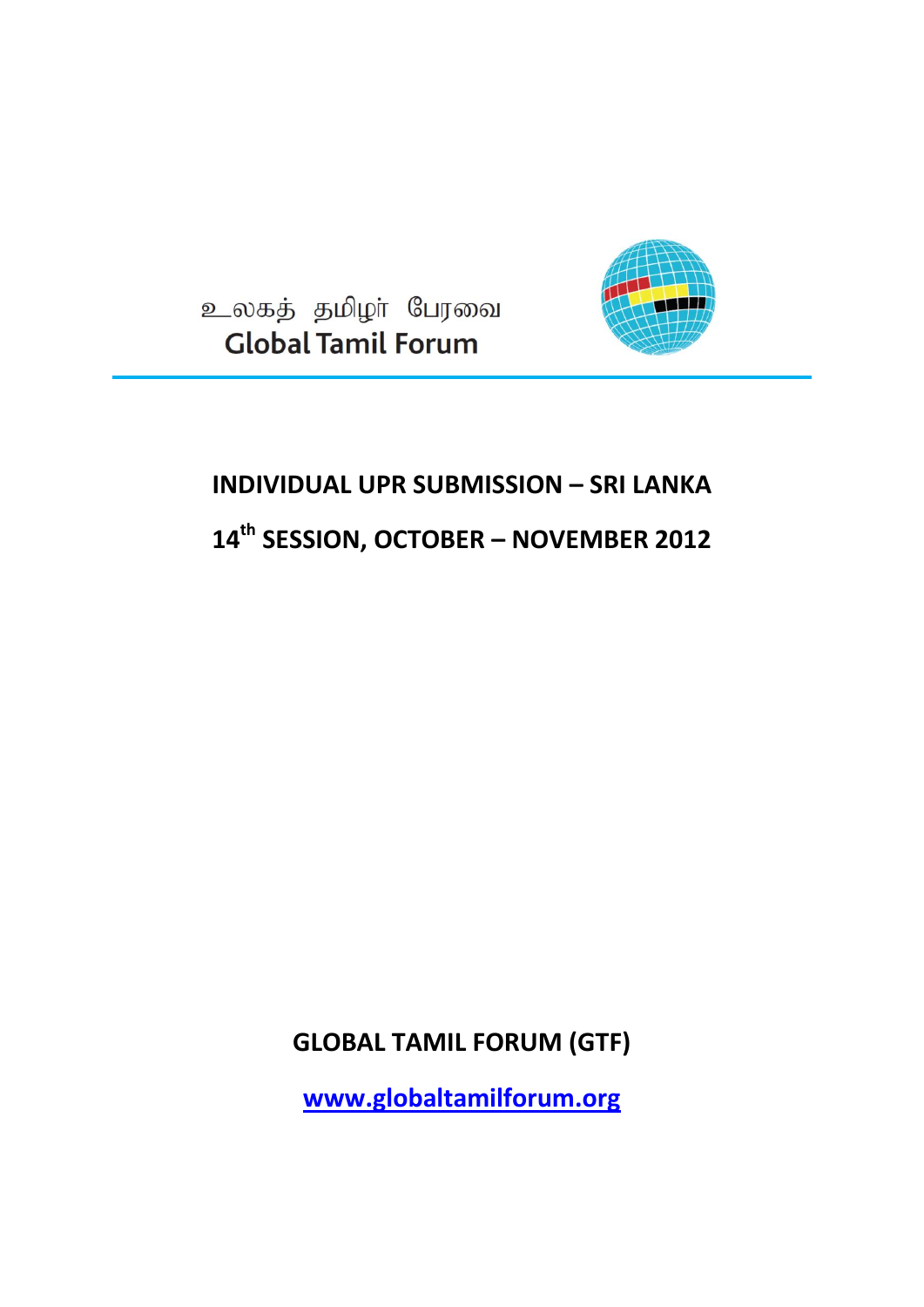### **Introduction**

This individual submission by the Global Tamil Forum (GTF)<sup>1</sup> will focus on the current situation for civilians in the Tamil majority areas of the North and East of Sri Lanka, as well as the key concerns of GTF. It will highlight how current Government policy is undermining human rights and the prospects of ensuring long-lasting peace on the island.

### **Militarisation**

The North and East of Sri Lanka are under military occupation. The influx of army personnel, since the end of the war, continues and in areas such as the Jaffna Peninsula the estimated ratio of soldiers to civilians is 1:10.

According to Tamil National Alliance (TNA), the democratically elected representative voice for the Tamil people in Sri Lanka, the military has seized, without any legal basis, up to 37% of the land in the North and East formerly inhabited/cultivated by Tamils, prior to May 2009<sup>2</sup>. The establishment of military cantonments, as well as 'High Security Zones', has displaced many civilians.

Through its vast network of checkpoints, between and within villages and towns, the security services are able to restrict the movement of residents and monitor their activities. Their actions only serve to exacerbate tensions between them and the Tamil people in the region.

The presence of the military has undermined the civilian administration of the area. The provincial governors of the North and East are retired, senior military officers and the current armed forces commanders wield great influence over many aspects of civilian's lives. In 2010, the Government's NGO Secretariat was brought under the auspices of the Ministry of Defence. NGOs have found their movements in the North and East heavily restricted as a result, which has hindered access to people in need of assistance.

The Sri Lankan armed forces have established many commercial enterprises along the A-9 Highway, the major arterial road leading into the North, and throughout other areas of the region. The army run restaurants, hotels and shops and have appropriated farmland for the cultivation of crops. The Airforce and the Navy are involved also in the tourism industry, providing commercial flights and ferry services throughout the region, respectively.

This pervasive encroachment has seriously restricted economic opportunities for Tamil individuals and businesses. Given the high levels of unemployment in the region and the need for growth and prosperity, the military must desist immediately from these activities.

Sri Lanka's 'Lessons Learnt and Reconciliation Commission' (LLRC) report criticised the manner in which the Tamil majority areas have been militarised. The assertion made by Sri Lankan Minister Mahinda Samarasinghe, at the 19<sup>th</sup> Session of the UN Human Rights Council (UNHRC), that *"the* 

 $\overline{a}$ 

 $^1$  Global Tamil Forum (GTF) was established in 2009 by a number of grass-roots Tamil groups following the end of the armed conflict in Sri Lanka. It is the largest Tamil diaspora organisation with members drawn from fifteen countries on five continents. GTF is committed to a non-violent agenda and seeks a lasting peace in Sri Lanka based on justice, reconciliation and a negotiated political settlement.

<sup>2</sup> M.A. Sumanthiran MP, Tamil National Alliance, *Situation In North–Eastern Sri Lanka: A Series of Serious Concerns*, October 2011,<http://dbsjeyaraj.com/dbsj/archives/2759> [accessed 12/04/2012]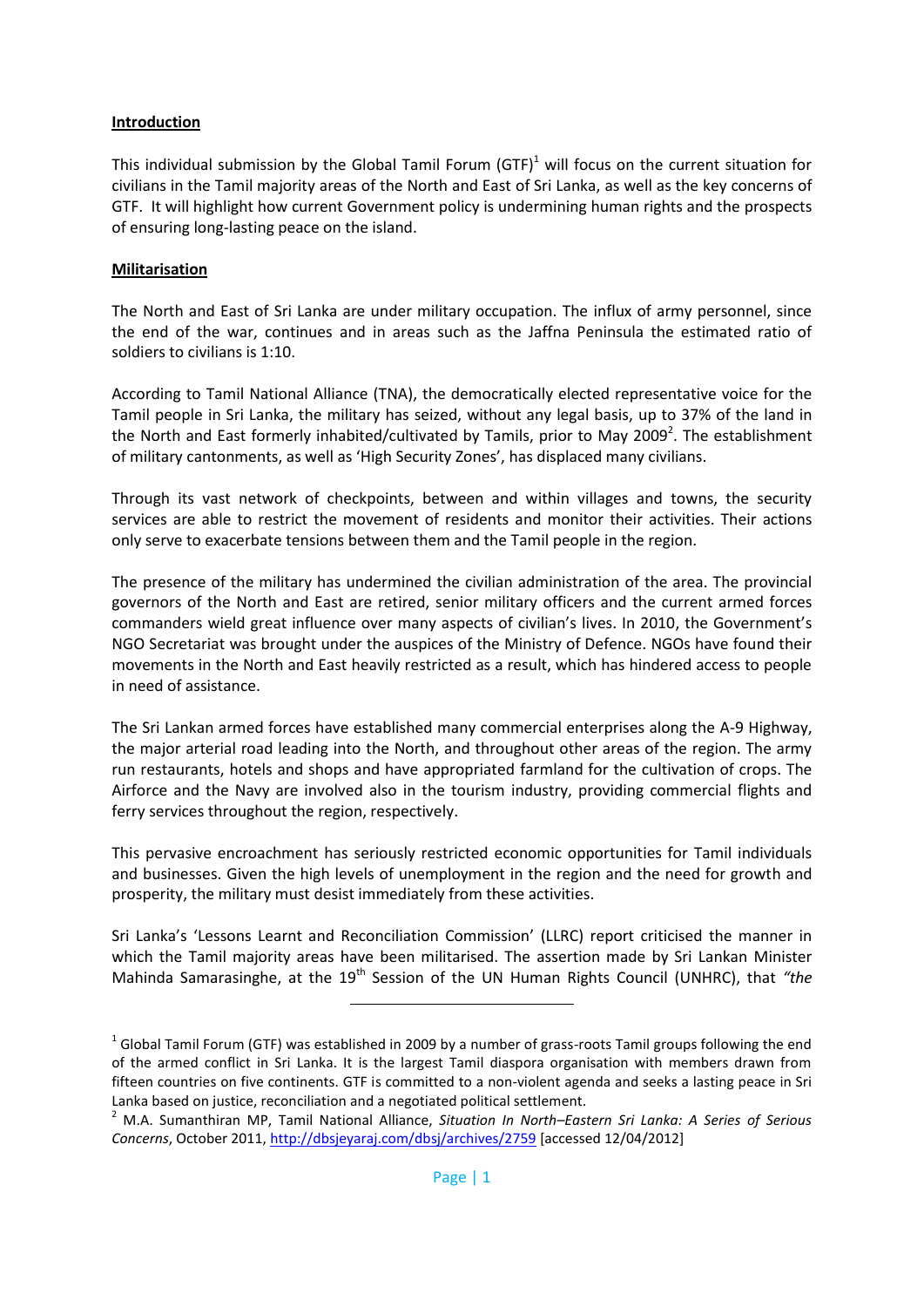*military has been withdrawn from aspects of civilian life, and are now confined to security-related matters"<sup>3</sup>* is misleading, in light of the above.

### **Sinhalisation**

*"The government is engaged in irreversibly altering the demographic composition of the North and East through the establishment of Sinhala settlements, the entrenchment of the military, and the systematic exclusion of Tamil people from the civil service"<sup>4</sup> ,* the TNA has said.

As a direct consequence of the increased military presence in the region, a process of Sinhalisation is under way.

The armed forces are comprised almost exclusively of Sinhala speaking Buddhists. There has been the systematic removal of Tamils from the civil service in the region, in favour of Sinhalese, since 2009. This means that the Tamil community is often denied the opportunity to influence or help implement policies which have a direct impact on Tamil majority areas. This marginalisation is exemplified by the fact that Tamils only constitute 2% of the police in Sri Lanka and 6% of the civil service<sup>5</sup>, despite comprising almost 20% of the country's population.

Land seized by the military has been provided also to Sinhalese settlers from the South of the country, including families of military personnel. The Catholic Diocese of Mannar in the North raised alarm about land colonisation and Government sponsored demographic change, in its submission to the LLRC. They stated that *"such efforts [of colonisation and demographic change] in the past have been a key factor that led to the conflict, war and violence and as we try to move towards reconciliation, it is crucial to learn lessons from the mistakes made in the past and not repeat such mistakes."<sup>6</sup>* The realities on the ground indicate that this is exactly what the Government is doing.

Some Hindu temples, which are the places of worship for the majority of religious Tamils, have been desecrated and destroyed, whilst a number of Buddhist structures have been built in the region. Tamil names for towns and roads have been changed into Sinhalese, with, for example, the village of Kokachankulam in the Vavuniya district of the North of the country being renamed Kolobaswewa.

The Tamil way of life is being threatened by the actions of the Sri Lankan authorities.

<sup>3</sup> Ministry of External Affairs – Sri Lanka, *Statement by the Hon Mahinda Samarasinghe M.P.Minister of Plantation Industries and Special Envoy of the President on Human Rights Leader of the Sri Lanka Delegation to the 19th Session of the UNHRC High Level Segment*, February 2012, [http://tinyurl.com/d9je8z9,](http://tinyurl.com/d9je8z9) [accessed 11/04/2012]

<sup>4</sup> Tamil National Alliance, *Broken Promises: TNA response to the position of the Government of Sri Lanka at the 19th session of the UN Human Rights Council*, March 2012, [http://www.sangam.org/2012/03/TNA\\_BrokenPromises.php?uid=4650,](http://www.sangam.org/2012/03/TNA_BrokenPromises.php?uid=4650) [accessed 01/04/2012] 5 *Ibid*. Broken Promises.

<sup>6</sup> Catholic Diocese of Mannar, *Submission to the LLRC*, January 2011, [http://www.srilankaguardian.org/2011/01/llrc-submission-by-catholic-diocese-of.html,](http://www.srilankaguardian.org/2011/01/llrc-submission-by-catholic-diocese-of.html) [accessed 26/03/2012]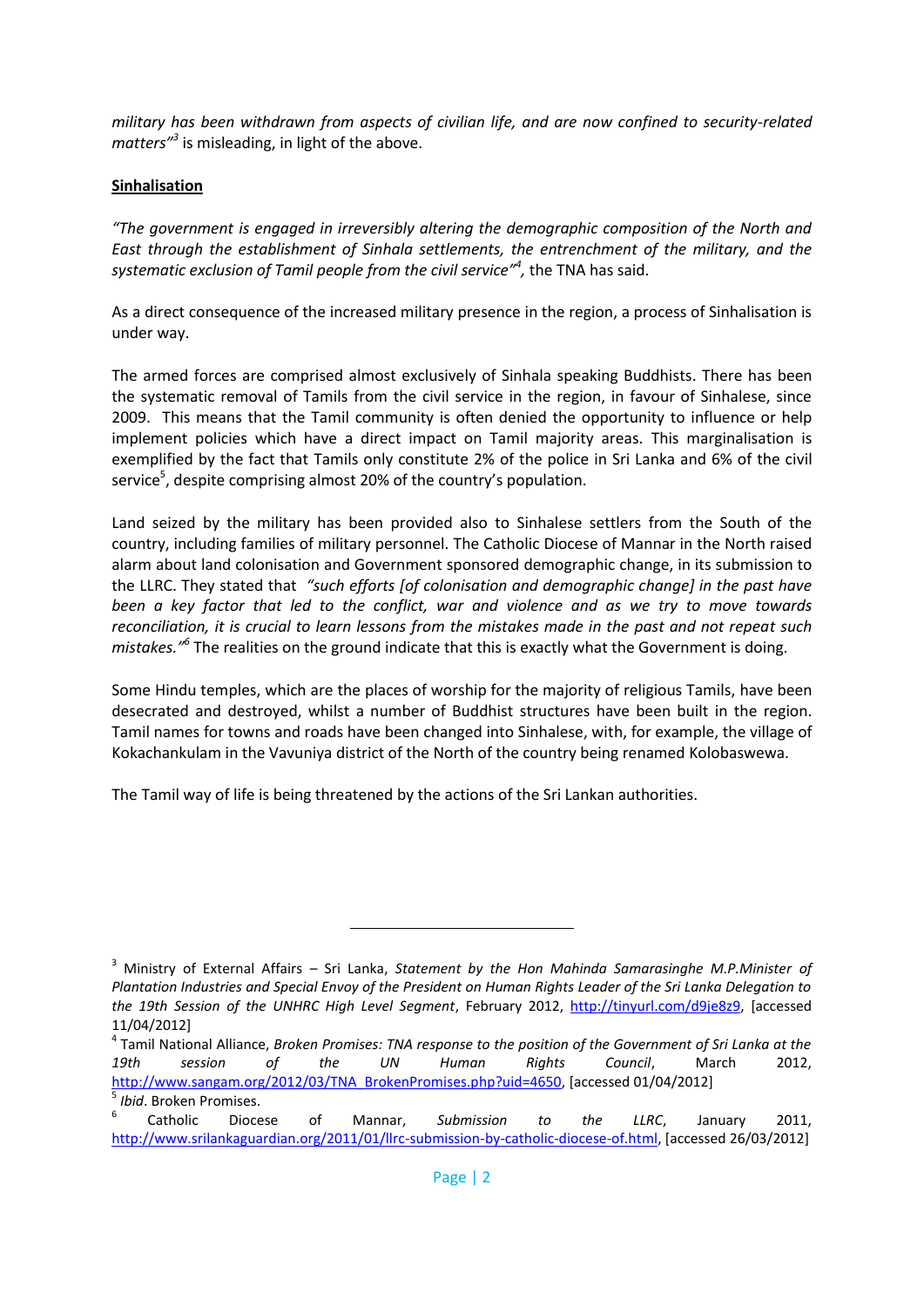### **Return and Resettlement**

In the country's first UPR in 2008, Sri Lanka accepted a number of recommendations to support the rights of internally displaced people (IDPs). The Government agreed to take measures necessary to ensure the return and restitution of housing and lands in conformity with international standards for displaced people, to facilitate the reintegration of IDPs in areas of return and to safeguard their human rights. However these commitments, in many instances, have not been fulfilled.

Sri Lanka has sought to emphasise the success of its return and resettlement programme. Speaking at the 19<sup>th</sup> Session of the UNHRC, Minister Samarasinghe stated that of the over 290,000 IDPs held in camps at the end of the armed conflict *"only 6,647 IDPs remained to be resettled by the end of 2011."<sup>7</sup>* Media reports in September of the same year indicated that Sri Lanka was considering closing the Ministry of Resettlement, thus implying a Government view that internal displacement was no longer a serious concern.

What these Government statistics do not reveal is whilst IDPs have been allowed to return to areas of the North and East, many have not been resettled properly and, instead, live in dilapidated huts, in transit situations or in camps. International Crisis Group has stated that the total IDP population, a figure which constitutes those held at the end of the war and others displaced earlier, still totals over 138,000<sup>8</sup>.

Displaced people have often been returned and/or resettled to areas in the North and East without basic infrastructure in place. Access to humanitarian support, medical assistance, housing, sanitation and education as well as livelihood opportunities has been limited.

The continued displacement of civilians is, in part, a result of the militarisation of the region. For example, thousands of the former villagers of the Mullaitivu region, where the final fighting of the conflict took place, will not be allowed to return due to the occupation of their land by the armed forces. Instead, a new village has been established called Kombavil, which is some distance inland from their place of origin. It offers only rudimentary infrastructure and no access to the coast for many of the inhabitants who used to be engaged in the fishing industry. Those affected are desperate to return to their land, but have been given no indication from the Sri Lankan authorities when, or indeed if, this will ever take place. This contravenes Principle 6.1 of the Guiding Principles of Internal Displacement - *"Every human being shall have the right to be protected against being arbitrarily displaced from his or her home or place of habitual residence"<sup>9</sup> .*

<sup>7</sup> *Op. cit*., Minister Samarasinghe statement

<sup>8</sup> International Crisis Group*, Sri Lanka's North II: Rebuilding Under the Military*, Asia Report No. 220, March 2012, [http://www.crisisgroup.org/~/media/Files/asia/south-asia/sri-lanka/220-sri-lankas-north-ii-rebuilding](http://www.crisisgroup.org/~/media/Files/asia/south-asia/sri-lanka/220-sri-lankas-north-ii-rebuilding-under-the-military.pdf)[under-the-military.pdf,](http://www.crisisgroup.org/~/media/Files/asia/south-asia/sri-lanka/220-sri-lankas-north-ii-rebuilding-under-the-military.pdf) page 5, [accessed 06/04/2012]

<sup>9</sup> United Nations Office for the Coordination of Humanitarian Affairs, *Guiding Principles for Internal Displacement*, September 2004, [http://ochanet.unocha.org/p/Documents/GuidingPrinciplesDispl.pdf,](http://ochanet.unocha.org/p/Documents/GuidingPrinciplesDispl.pdf) page 3, [accessed 20/04/2012]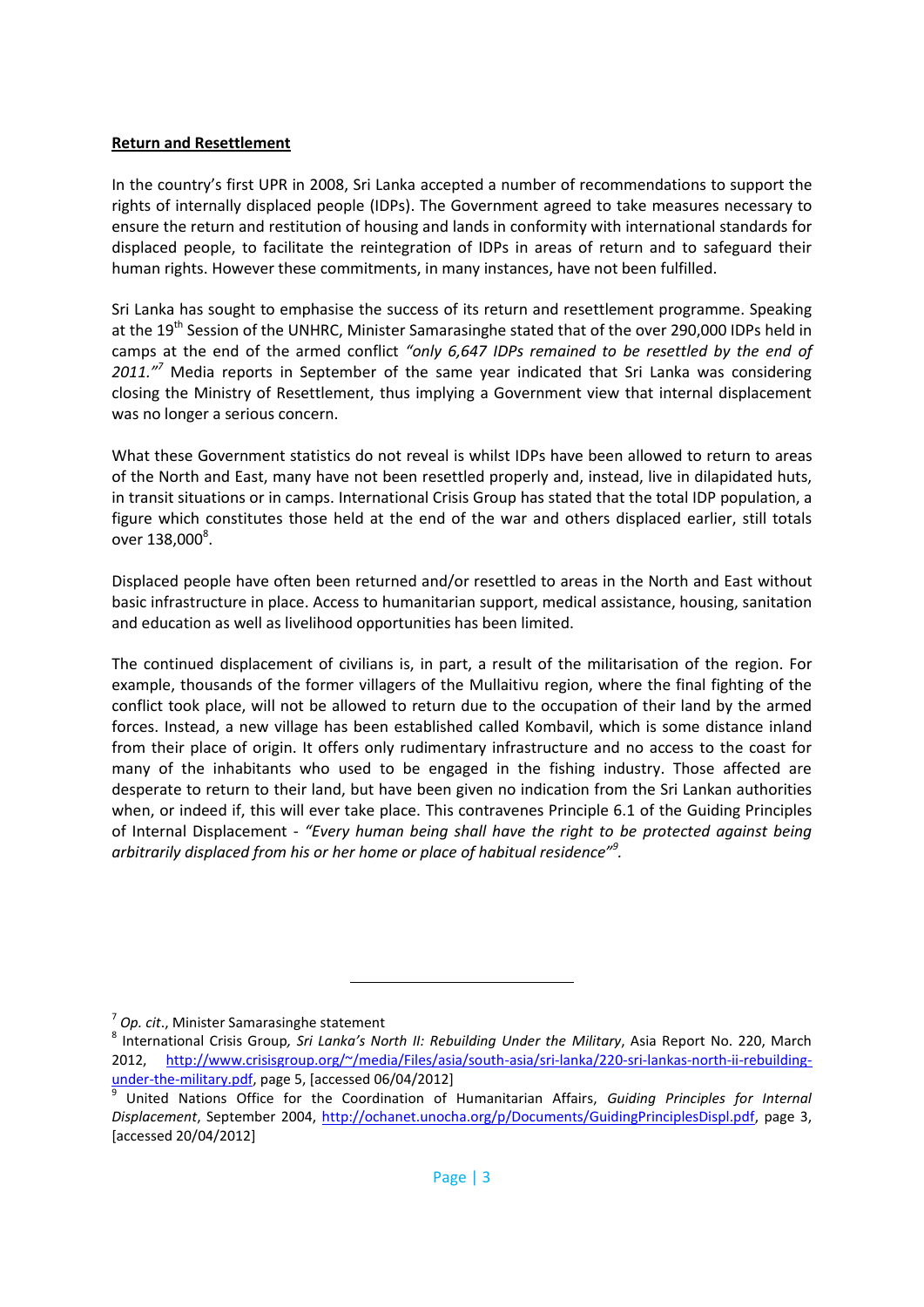#### **Human Rights Abuses**

In its 2008 UPR, the Government of Sri Lanka made a number of commitments to improve the human rights situation on the island and to enhance the capacity building of its national human rights institutions. They accepted recommendations to implement human rights at all levels of society; to ensure a safe environment for human rights defender's activities; to investigate, prosecute and punish those responsible for human rights crimes; to address torture; to strengthen legal safeguards for eliminating ill treatment in prisons; and to take measures to safeguard the freedom of expression.

Four years on from these assurances being given, human rights abuses are rampant. Many people, particularly in the Tamil majority areas, live in fear for their safety and their lives. Violence against women is a serious concern. With almost 90,000 war widows and tens of thousands of female headed households, in the North and East, many are struggling to cope with increased insecurity and cases of rape and sexual abuse perpetrated by members of the military are increasing.

Whilst wartime emergency laws have been rescinded, the draconian powers of arrest and detention provided by the Prevention of Terrorism Act remain in effect. Thousands of suspected excombatants and political prisoners, many of whom are Tamils, are still being detained without trial or access to legal representation. Prisoners who have been released, particularly those alleged to have been involved with the Liberation Tigers of Tamil Eelam (LTTE), have often been placed under close surveillance by the authorities upon their return to their communities and there have been reports of further intimidation and harassment of these individuals by the army.

Sri Lanka has 5,671 outstanding cases currently under review by the UN Working Group on Enforced and Involuntary Disappearances. In Sri Lanka's 2008 National Report to the UPR **(A/HRC/WG.6/2/LKA/1)**, the Government stated that *"Sri Lanka's history of safeguarding fundamental rights can be traced to our longstanding respect for the rule of law"<sup>10</sup>* . However, with the prevalence of disappearances, as well as cases of security force complicity in extra-judicial killings and serious concerns regarding the use of torture by Sri Lankan authorities against human rights defenders, journalists and civil society actors, which were raised by the UN Committee Against Torture (CAT) in November 2011, there is little respect for the rule of law. Evidence submitted to CAT suggested that Tamil rights activists, and anyone suspected of involvement with the LTTE, were at particular risk of torture from members of the police and military.

A culture of impunity prevails. Student Union leaders and media workers in Jaffna, including the editor of the Tamil newspaper Uthayan, have been attacked for organising protests against the Government and criticising the actions of the State, respectively. TNA MPs have been harassed and had political meetings broken up by 'unidentified groups' and the security services.

This is taking place against a backdrop of media intimidation, where websites and newspapers critical of the Government are shutdown and Ministers threaten to *"break the limbs"<sup>11</sup>* of journalists and human rights activists who oppose the Government.

<sup>10</sup> Government of Sri Lanka*, National Report to the Working Group on the Universal Periodic Review*, (A/HRC/WG.6/2/LKA/1), May 2008, [http://daccess-dds-](http://daccess-dds-ny.un.org/doc/UNDOC/GEN/G08/132/02/PDF/G0813202.pdf?OpenElement)

[ny.un.org/doc/UNDOC/GEN/G08/132/02/PDF/G0813202.pdf?OpenElement,](http://daccess-dds-ny.un.org/doc/UNDOC/GEN/G08/132/02/PDF/G0813202.pdf?OpenElement) page 3, [accessed 20/04/2012] <sup>11</sup> BBC News, *Sri Lanka Minister Mervyn Silva Threatens Journalists*, March 2012, [http://www.bbc.co.uk/news/world-asia-17491832,](http://www.bbc.co.uk/news/world-asia-17491832) [accessed 20/04/2012]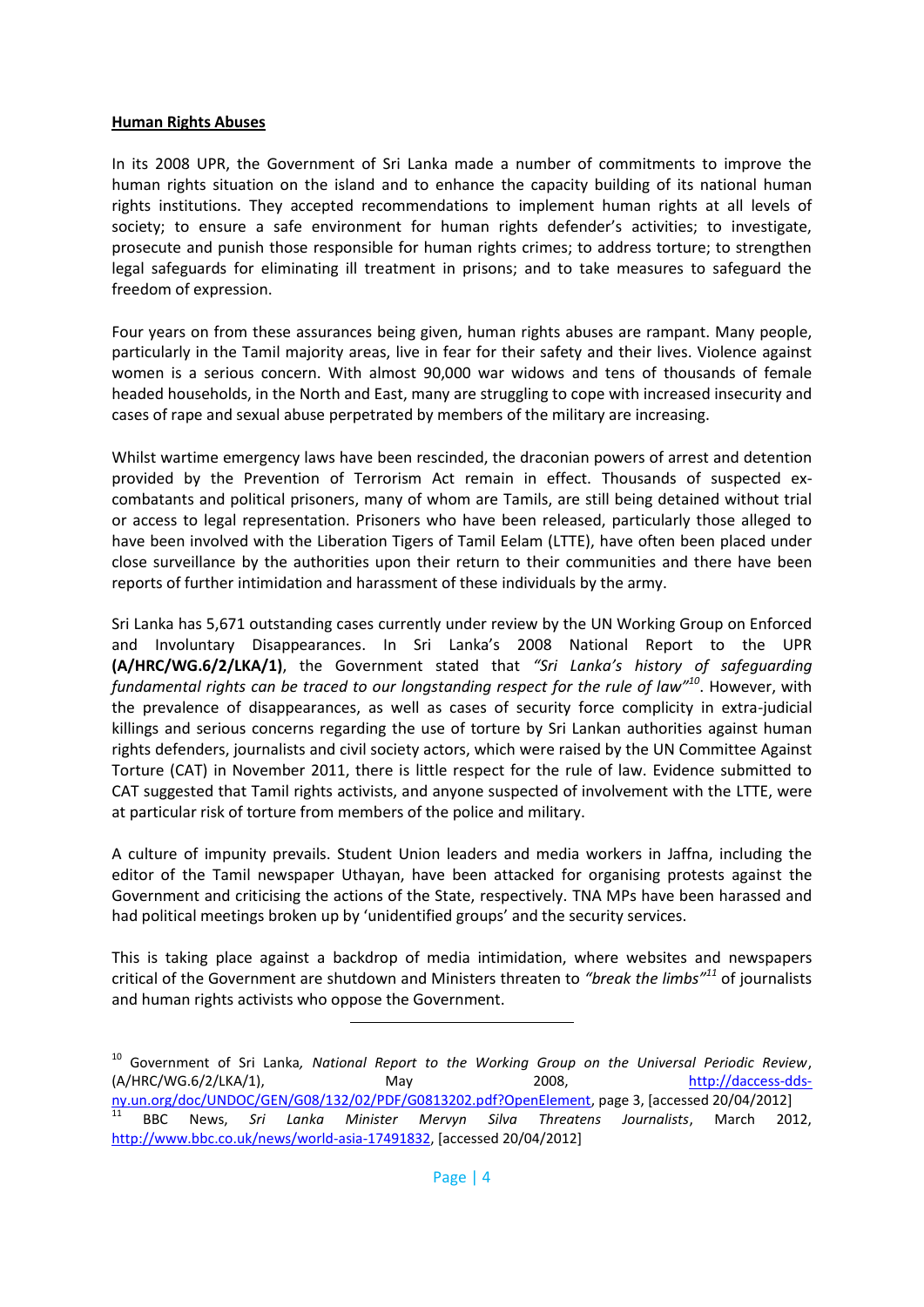Despite these serious concerns, Minister Samarasinghe said at the 19<sup>th</sup> Session of the UNHRC that *"very specific measures have been adopted by the Government to safeguard human rights."<sup>12</sup>* However, Sri Lanka's National Action Plan on the Promotion and Protection of Human Rights has been heavily criticised by civil society groups in the country for its failure to provide adequate safeguards.

Many of the interim recommendations made by the LLRC in 2010, which were aimed at improving the human rights situation on the island, have still not been implemented. This lack of political will to promote and protect human rights gives rise to legitimate concerns that the Government has no intention to enact the other recommendations from the LLRC's final report, which was published in December 2011. These fears are supported by the statement made by the Sri Lankan Minister, Nimal Siripala de Silva that *"careful consideration would be given before implementing the recommendations proposed by the LLRC".<sup>13</sup>* This statement shows contempt for the Resolution (A/HRC/19/L.2) adopted by the UNHRC on Sri Lanka at its 19<sup>th</sup> Session and highlights the Government's attitude to human rights, accountability and reconciliation.

### **Conclusion**

The end of the armed conflict in Sri Lanka provided an opportunity to reconcile some of the deep divisions between the ethnic communities on the island. However, reconciliation has failed to materialise.

The militarisation and Sinhalisation of Tamil majority areas have done tremendous damage to the Sinhala-Tamil relationship and have aggravated a victor-victim or ruler-conquered association between the communities in the region. In addition, the poor treatment of IDPs and the on-going perpetration of human rights abuses are undermining the prospects for long-lasting peace.

The Government's failure to address the issues of war crimes accountability arising from the end of the conflict, when as many as 40,000 Tamil civilians were killed<sup>14</sup> with many more remaining unaccounted for<sup>15</sup>, is also a significant contributory factor to the current environment in Sri Lanka. Accountability for violations of international human rights and humanitarian law is a duty under domestic and international law. However, Government attempts to provide accountability have been derisory, with the UNHRC Resolution **(A/HRC/19/L.2)** *"noting with concern"<sup>16</sup>* the LLRC's failure to address the allegations of war crimes and crimes against humanity committed.

<sup>12</sup> *Op. cit.,* Minister Samarasinghe statement

<sup>13</sup> The Hindu, *Colombo changing tack on LLRC?*, March 2012, [http://www.thehindu.com/news/international/article3248382.ece,](http://www.thehindu.com/news/international/article3248382.ece) [accessed 14/04/2012]

<sup>&</sup>lt;sup>14</sup> Report of the UN Secretary-General's Panel of Experts on Accountability in Sri Lanka, March 2011, [http://www.un.org/News/dh/infocus/Sri\\_Lanka/POE\\_Report\\_Full.pdf,](http://www.un.org/News/dh/infocus/Sri_Lanka/POE_Report_Full.pdf) page 41, [accessed 20/04/2012]. Multiple sources of information given to the Panel of Experts stated that 40,000 lives were lost.

<sup>15</sup>*op. cit*., Submission to the LLRC. Significantly in the Catholic Diocese of Mannar's submission to the LLRC in 2011, they stated that 146,679 people were unaccounted for, from the area of the Vanni in the North of the country, following the end of the armed conflict.

<sup>&</sup>lt;sup>16</sup> United Nations Human Rights Council, Promoting Reconciliation and Accountability in Sri Lanka, (A/HRC/19/L.2), March 2012, [http://daccess-dds](http://daccess-dds-ny.un.org/doc/RESOLUTION/LTD/G12/115/97/PDF/G1211597.pdf?OpenElement)[ny.un.org/doc/RESOLUTION/LTD/G12/115/97/PDF/G1211597.pdf?OpenElement,](http://daccess-dds-ny.un.org/doc/RESOLUTION/LTD/G12/115/97/PDF/G1211597.pdf?OpenElement) [accessed 20/04/2012]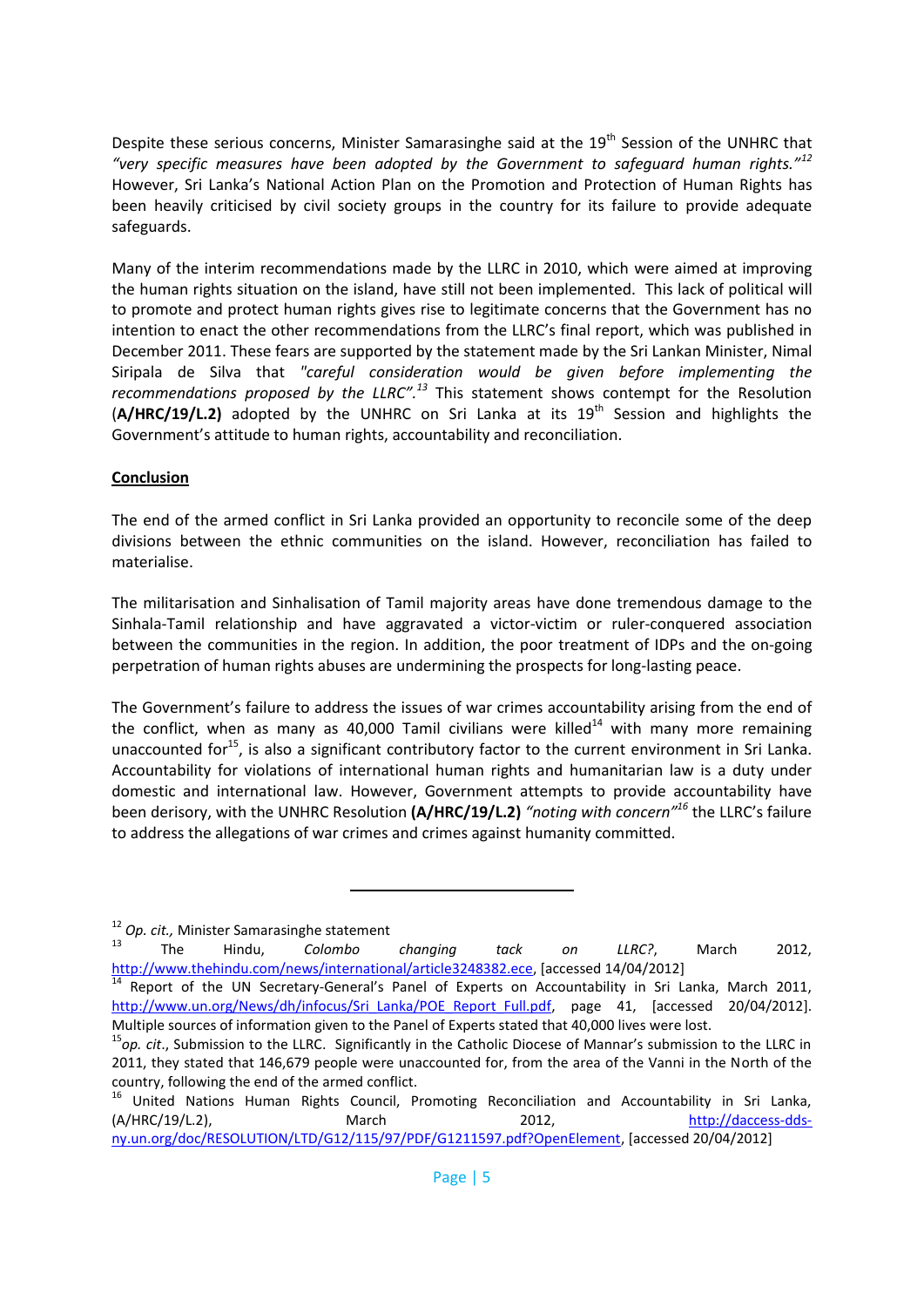The initiation of military, rather than independent, courts of inquiry to look into the few cases of alleged army and navy abuses deemed worthy of further consideration by the LLRC will not provide the impartial and credible investigations that are necessary. The Government's lack of commitment to investigate these serious issues is typified by the fact that former, senior military commanders accused of perpetrating war crimes have been given prime diplomatic posts around the world.

Dealing with the underlying reasons for the armed conflict is another intrinsic component to ensuring sustainable peace. The LLRC report, whilst containing many serious shortcomings, does acknowledge that the root cause of the armed conflict was a direct result of *"the failure of successive Governments to address the genuine grievances of the Tamil people"<sup>17</sup> .* For a lasting peace to prevail, the Tamils need to have their democratic rights restored through a politically negotiated settlement and their democratic rights must be allowed to be exercised under free and fair conditions and without fear of intimidation or reprisal.

However the treatment of the community since the conclusion of the conflict highlights that the Sri Lankan authorities have learnt nothing from the past.

Sri Lanka promised to implement the  $13<sup>th</sup>$  Amendment to the Constitution, which would provide the devolution of powers to the North and East, in their 2008 UPR. However 4 years on from this public commitment and 25 years since this Amendment was devised, no devolution has taken place. Powers have, instead, been centralised in the hands of the President.

The local elections held in Sri Lanka's North and East in July 2011 provided a litmus test of the level of support for the post-war policies of the government in the region. The resounding rejection of the ruling United People's Freedom Alliance Party in favour of the TNA, despite major efforts to win Tamil support with gifts, promises and intimidation, underlines the extent of discontent with the Government.

There is a need for serious reform in Sri Lanka, as the human, civil and political rights of Tamils, and others, are under sustained assault.

## **Recommendations**

Global Tamil Forum calls on the Government of Sri Lanka to:

- Demilitarise the Tamil majority areas; disband all paramilitary units; return all seized land to its rightful owners; restore complete civil administration to all militarised government departments and also national institutions, such as the NGO Secretariat and the Urban Development Authority; and ensure that the military desist from involvement in any economic activities which undermine the livelihood opportunities for inhabitants of the region.
- Cease the Sinhalisation of Tamil majority areas, with immediate effect.

<sup>17</sup> Lessons Learnt and Reconciliation Commission, *Report of the Commission of Inquiry on Lessons Learnt and Reconciliation*, November 2011,

[http://reliefweb.int/sites/reliefweb.int/files/resources/FINAL%2520LLRC%2520REPORT.pdf,](http://reliefweb.int/sites/reliefweb.int/files/resources/FINAL%2520LLRC%2520REPORT.pdf) page 291, [accessed 01/04/2012]